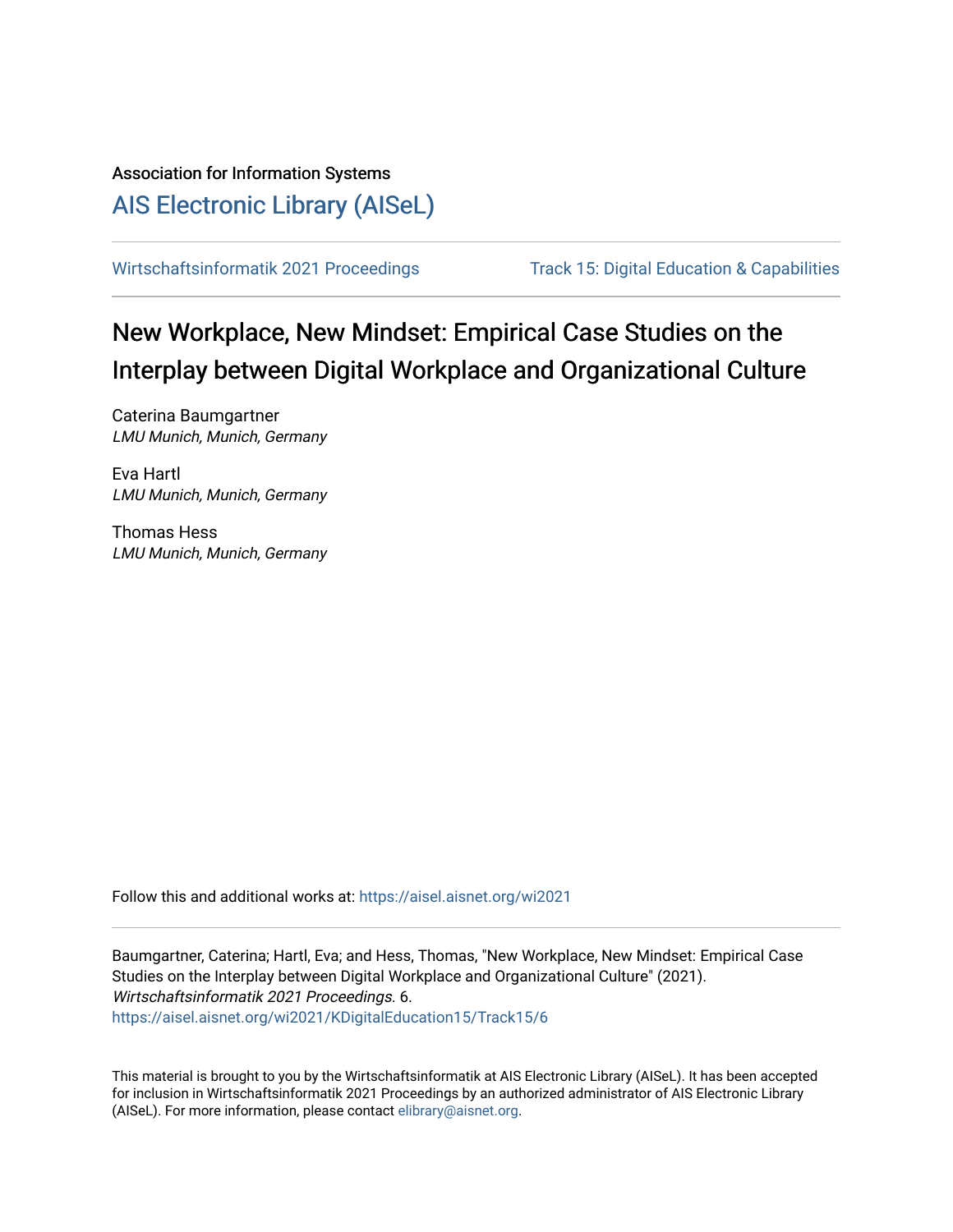# **New Workplace, New Mindset: Empirical Case Studies on the Interplay between Digital Workplace and Organizational Culture**

Caterina Baumgartner<sup>1</sup>, Eva Hartl<sup>2</sup>, Thomas Hess<sup>2</sup>

1, 2 LMU Munich, Munich, Germany <sup>1</sup> caterinabaumgartner@gmail.com <sup>2</sup> {hartl, thess}@bwl.lmu.de

**Abstract:** Recently, firms have been observed to implement digital workplaces as strategic management tool to support their digital transformation. With this redesign of working environments, firms hope to foster their transformation by changing the organization's culture. With only little known on the impact of digital workplaces on cultural transformation, our study addresses this question and aims to disentangle the interplay of workplace redesign and culture. Based on the transformational journeys of four established firms, our study provides insights on the design of digital workplaces and derives a framework on the impact of digital workplaces on culture. Our results showcase best practices for an efficient design of digital workplaces and contribute to a better understanding of how digital workplaces foster cultural transformation.

**Keywords:** Digital Workplace, Workplace Transformation, Organizational Culture, Strategic Workplace Redesign

#### **1 Introduction**

*"We shape our buildings, thereafter they shape us"* – Winston Churchill, 1943

The redesign of workplaces as strategic management tool for steering organizational development has a long tradition [1]. However, in recent years in the context of digital transformation, new forms of strategic office redesign can be observed: Around the globe, firms have started to tear down walls and transform their workplaces into smart and agile work environments for knowledge workers [e.g. 2]. These so called "digital workplaces'' are characterized by an increasingly digitized work environment that causes significant shifts in how work is conducted in organizations [3, 4], as well as an overall shift in organizational logics towards autonomy and creativity influenced by the New Ways of Working movement [5].

In the context of organizational digital transformation, firms were observed to experiment with the implementation of digital workplaces as strategic tool to support their organizational and cultural transformation [3, 6-9]. Within their digital transformation, firms essentially need to build capabilities for digital innovation in order to leverage value from new technologies [10]. However, recent research has

Internationale Konferenz Wirtschaftsinformatik 2021, March 2021, Essen, Germany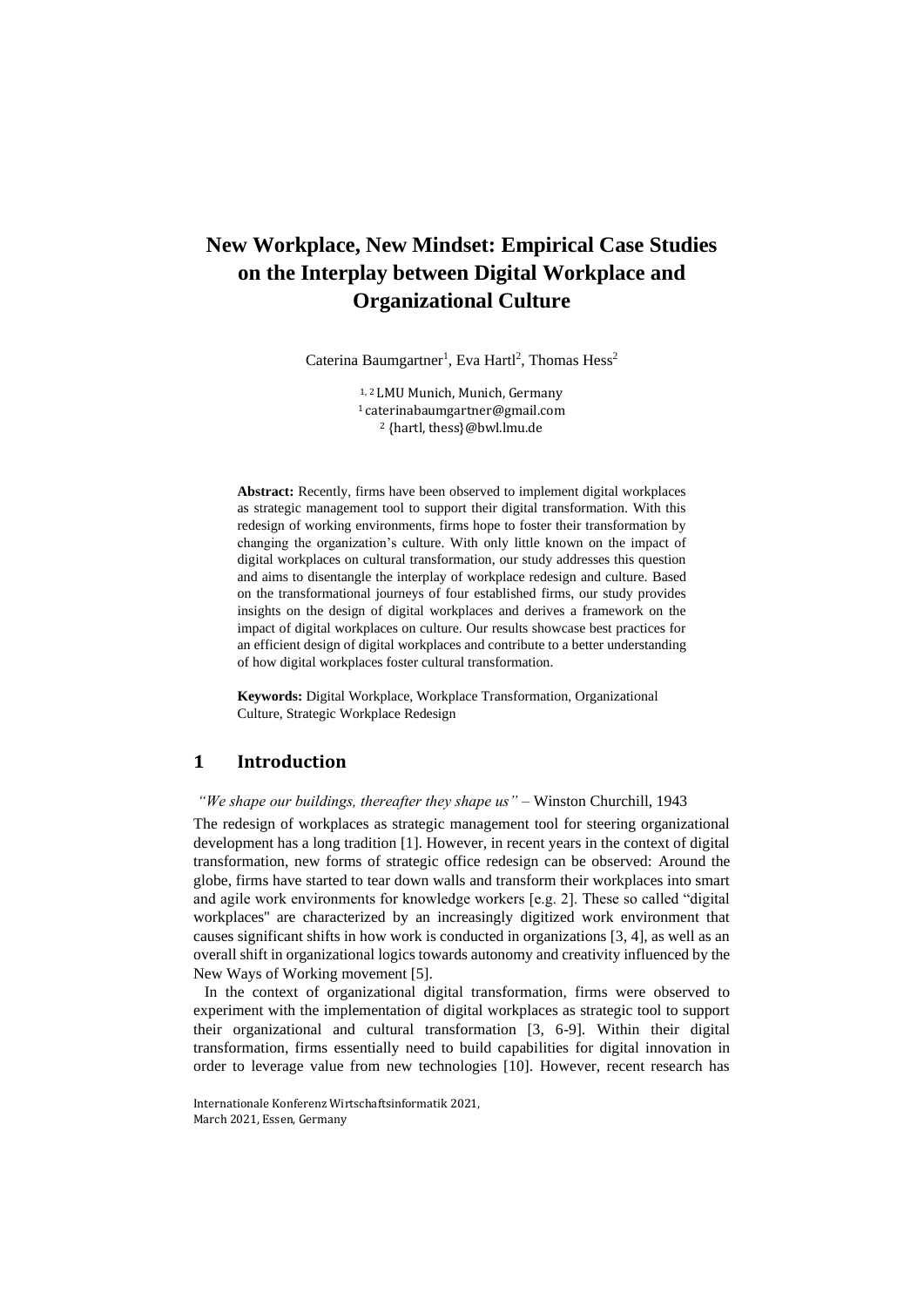emphasized the crucial importance of also considering transformations in organizations' socially constructed realities such as its identity [e.g. 11] or culture [e.g. 12, 13] and practitioners repeatedly stating culture as major hurdle for digital transformation [e.g. 14] support this claim. As one approach to steer an organization's culture change efforts towards a more fast-paced, agile, try-and-error and customercentric culture, firms have been found to increasingly implement digital workplaces in the hope that the redesigning of work environments will alter an organization's culture [6, 15]. While first anecdotal narratives indeed suggest that digital workplaces can trigger cultural changes in form of increased employee connectedness, collaboration, and creativity [9, 16]*,* only little is known on the impact of digital workplaces on cultural transformation. Prior research in the just emerging literature stream of digital workplaces predominantly took a technology-centric approach focusing on the promoted use of digital technologies and thereby covering only behavioral impacts of digital workplaces [4, 17]. Indeed, workplace design research has been criticized for a general disregard of effects on organizational culture [18]. We aim to close this research gap by disentangling the interplay between physical workplace redesign and its impact on a social level, i.e. organizational culture. We therefore investigate digital workplaces under a holistic approach as the composition of place, technology and people and follow IS research in adopting a value-centric understanding of organizational culture. Specifically, our study addresses the question: *How does the redesign of workplaces into digital workplaces impact cultural transformation?*

We conducted qualitative case studies and investigated four firms, which had recently implemented new workplaces as part of their digital transformation, in order to identify common underlying characteristics of digital workplace designs and their impact on organizational culture. Our findings are presented in form of a comprehensive framework disentangling the interplay between digital workplaces and culture via identifying four impact paths. With our research, we pick up a recent research call on the future of work and digital transformation in organizations [19]. Our findings contribute to strategic workplace design research by shedding light on its impact on organizational culture and expand the body of knowledge on the micro-level of digital transformation [3] by exploring the impact of an individual's workplace environment on organizational culture change endeavors in the context of digital transformation. From a practitioner's point of view we manage to provide insights on actual workplace design and highlight the substantial role of culture in the context of workplace redesign.

#### **2 Theoretical Background**

#### **2.1 Digital Workplaces as Strategic Management Tool**

Workplace design has a long-standing tradition in ergonomics and human-oriented computer science [4]. However, with workplaces being at the center of an organization's cost savings strategy and the organization's visual representation, workplaces have also drawn interest in the fields of environmental psychology, corporate real estate, facility management and strategic management [1]. Research on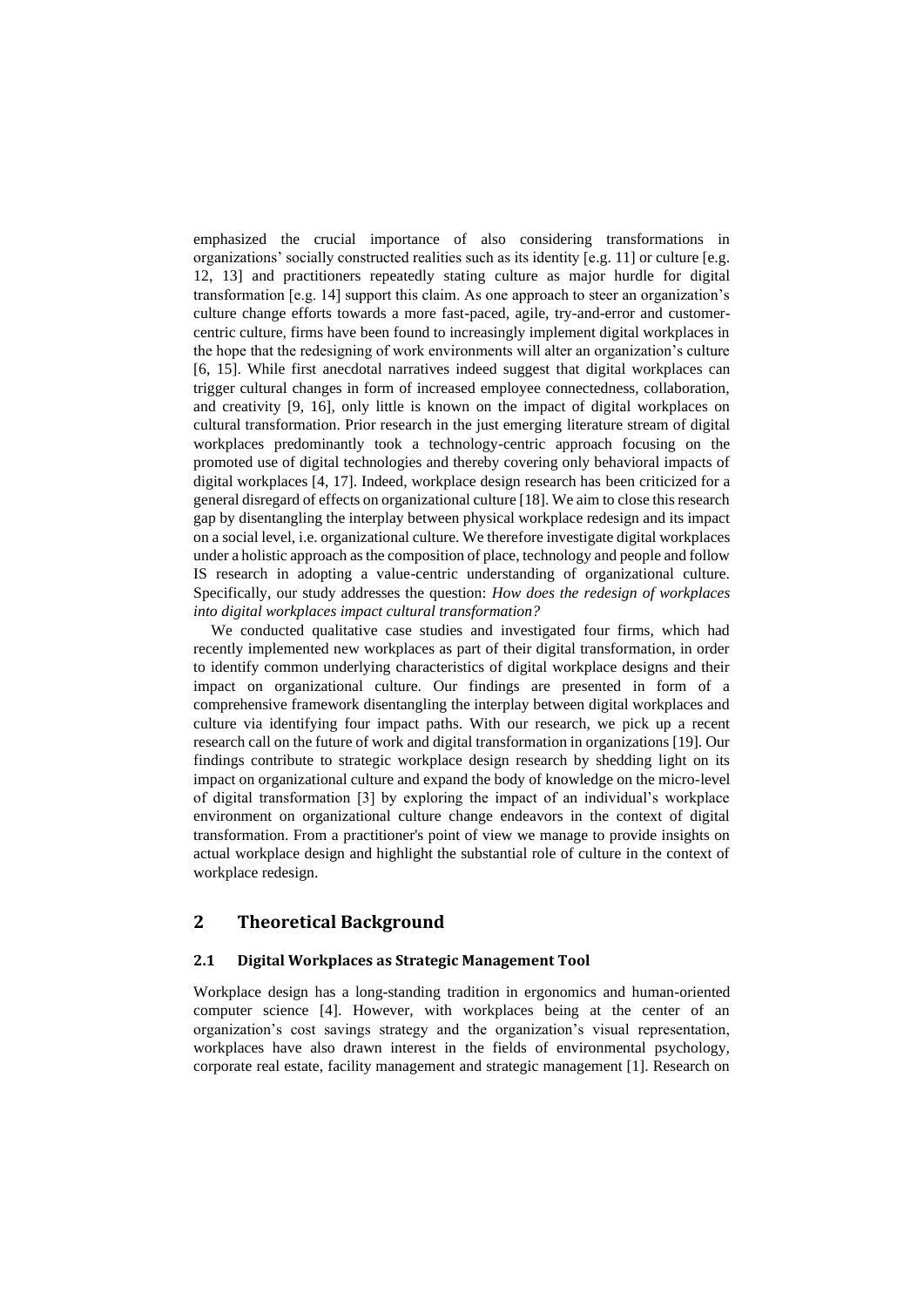organizational spaces as a strategic management tool has evolved since the early  $20<sup>th</sup>$ century, however with contemporary workplace strategies gaining more and more attention, practitioners and researchers alike have started to emphasize workplaces as a tool for steering organizational change and development [1]. Thus, it is hardly surprising that we see organizations experimenting with workplace redesign and transformation as a strategic tool to support their digital transformation [3, 6-8].

These recent developments in workplace strategic design are often termed as "digital workplaces" and are the results of two mega-trends. First, digital workplaces are heavily influenced by the New Ways of Working movement that led to a shift in organizational logics from control and function to autonomy and creativity [5]. In terms of organizational spaces, this implies that the future workplace "focuses on how and what work is done, not where and when it is done" [20, p.1]. Second, this shift in the nature of work has been enabled and pushed by today's work environment becoming predominantly digital [4]. The adoption of digital technologies facilitated communication and collaboration in novel and flexible ways and thereby caused significant shifts in how work is conducted in organizations [3, 4].

However, recent research emphasizes that the concept of digital workplaces requires a holistic approach, as the fundamentally different way of working induced by digital workplaces not only stems from the employment of digital technologies, but also the designing of physical spaces and behavioral norms that lead to new approaches to get things done [9]. Under this holistic approach that complement existing concepts of remote working or home office, digital workplaces constitute an intertwining of physical spaces, social systems and technology [21]. Recent digital workplace literature thus aligns with the concept of "Bricks, Bytes, and Behavior" from the new ways of working literature [16]. Following these triad-conceptualizations, we define digital workplaces as *"the physical, technological and people-related arrangements that allow more flexible and collaborative ways of working to help organizations to cope with digital transformation."* [9, p.136], as illustrated in Figure 1. That is, we understand **place** as "all aspects concerning the physical work environment, spaces, and facilities'' [e.g. 16]. This component of digital workplaces is often designed in form of flexible and task-oriented office spaces with the aim to support employees best possible with the task at hand and include quiet areas, community areas, telephone boxes or recreational areas [2, 16]. In this context, employees are also encouraged to work in different locations also outside the organization, e.g. at home or at the client. Secondly, **technology** refers to "all aspects of information technology usage within the company's digital ecosystem: Software, hardware, platforms, data and knowledge sharing" [e.g. 16]. The technology component of digital workplaces often contains tools and systems that shall drive a specific workstyle, e.g. innovation or knowledge sharing [9, 22]. Without the technology and respective infrastructure, it would not be possible to achieve high levels of flexibility or collaboration at the workplace. In this context, cloud infrastructure and the rise of mobile devices can be seen as key enablers for digital workplaces [2]. Lastly, the **people** component comprises "all aspects of employee behavior, their skill set, or relation to each other" [e.g. 16] and becomes particularly important as firms require their employees to develop particular digital capabilities in order to succeed in dynamic environments. Consequently, this component is aimed to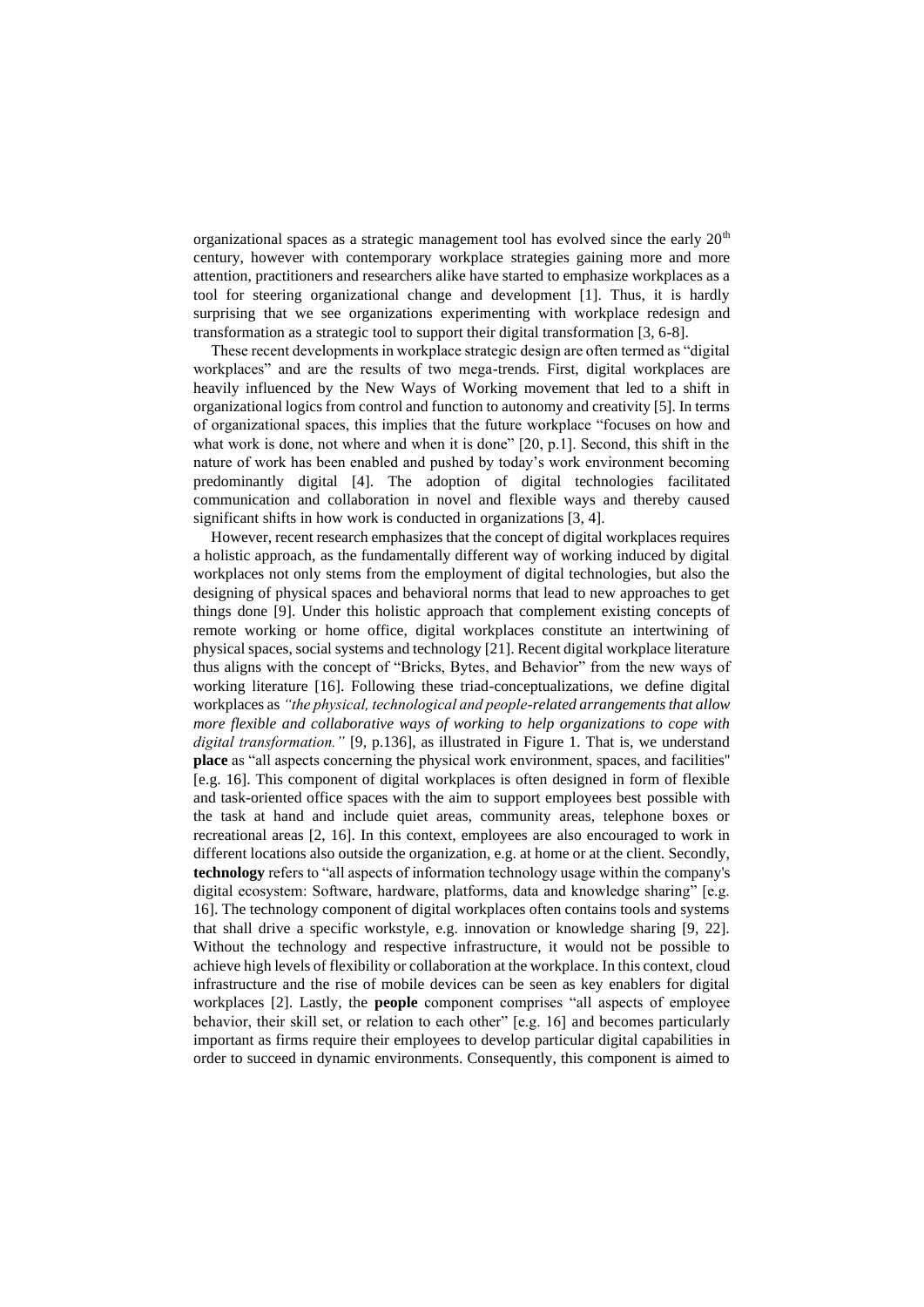be designed in a way that shall drive employees' digital competences in form of new leadership styles, technical skills or collaboration forms [9, 22].



**Figure 1.** Conceptualization of digital workplace and its components

#### **2.2 Digital Workplaces and Culture Change**

An organization's digital transformation entails its strategic response to disruptions triggered by digital technologies that encompasses the alteration of an organization's value creation paths. Central to this transformation are digital innovations, i.e. leveraging digital technologies to alter an organization's portfolio of products, processes, and business models [10, 23]. Next to digital innovations, recent research emphasizes that also transformations in organizations' socially constructed realities such as its identity [e.g. 11] or culture [e.g. 12, 13] are of crucial importance for a successful digital transformation. Especially for the latter, organizations have rated culture as a major hurdle for digital transformation [e.g. 14]. Especially large pre-digital organizations built on long success roads that legitimize firm cultures of stability, operational excellence and organizational hierarchy, now struggle with the demands of digital innovation that require a more fast-paced, agile, try-and-error and customercentric approach [7, 8, 12, 13]. As part of this digital culture change, firms have been observed to increasingly establish digital workplaces [6] in the hope that by redesigning work environments for knowledge workers also employees' mindset and thereby the organization's culture is altered [15].

The notion that changes in workplace design may lead to organizational changes is in line with Lefebvre´s [24] view that social change is dependent on spatial change. However, a more moderate view is prevailing in recent workplace design research. This stream regards workplace redesigns as not necessarily creating organizational changes by themselves, but they may function as accelerator or reinforcement for the desired change [e.g. 25]. Consequently, also the implementation of digital workplaces has been found to lead to organizational changes in form of increased motivation and creativity of employees [16, 26], increased productivity, effectiveness, and engagement [7, 8]. Overall, digital workplaces were found to help firms succeed in the digital area by establishing the necessary capabilities and competences [9, 22]. However, most studies in the just emerging research stream on digital workplaces are technology-centric and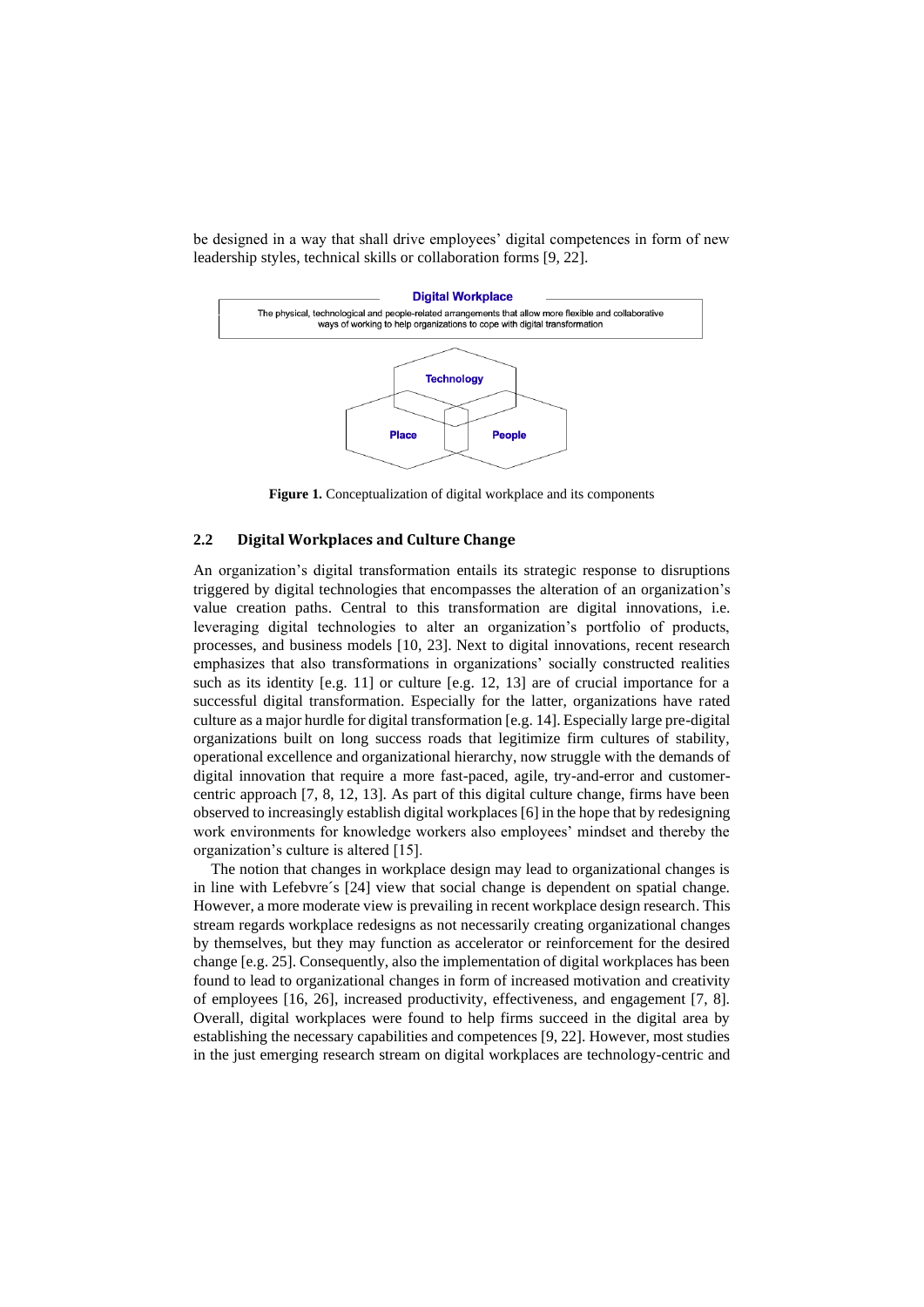focus on the promoted use of digital technologies [4, 17], thereby mostly covering the visible and behavioral impacts of digital workplaces. Despite the implementation of digital workplaces being found to be a common tool in digital transformation efforts to enable culture change [6], only little is known about the impact of digital workplaces on a firm's culture. Indeed, the exact nature of the induced organizational changes by digital workplaces is still unclear [27].

This stands representative for an overall lacking focus of workplace design research on organizational culture, which is criticized for having for most parts disregarded the effect of workplace redesign on organizational culture [18]. Only few studies have examined this effect. For example, studies investigating the move to open offices found that such open office layouts led to an autonomous and less formal culture [28], increased cross-departmental collaboration and increased culture of learning [29]. While these studies illustrate ways in which office layouts can influence organizational culture, they solely focus on physical design elements of the workplace, omitting the increased importance of technologies.

Given the importance of organizational culture change for digital transformation and the observed efforts of firms to support this change via implementing digital workplaces, we aim to close this research gap and to shed light on the effects of digital workplace redesign on organizational culture. While definitions of organizational culture differ, it is generally understood to cover the shared meaning and understanding of organizational members of what is considered as norm [e.g. 30, 31]. This understanding of culture puts symbolic and implicit elements in the center of investigation. We follow the within IS discipline prevailing value-centric focus on organizational culture [32, 33] and investigate workplace induced changes in organizational culture in form of values. Values are defined as the shared beliefs of organizational members about what is considered as desirable, e.g. norms and ideals that impact the members' actions by setting expectations and boundaries for appropriate behavior [31, 34]. We perceive this conceptualization of culture as necessary in order to be able to investigate the impacts of the physical (i.e. changes in workplace design in form of place, tools, and people) on the social (i.e. changes in cultural values). Some models of organizational culture like the three-layer pyramid model by Schein [31] comprise culture as both explicit and visible elements (e.g. artifacts such as behavior, language, symbols) as well as implicit aspects of culture (values and basic assumptions, which refer to the underlying belief system of unconscious, taken-for-granted beliefs). While we share their ontological view that the explicit and physical elements are representations of implicit elements and via realization become manifested as such, it is exactly these relations and influences that we aim to investigate and thus a clear-cut distinction between physical and social constructs is essential for our research.

### **3 Methodological Approach**

Since digital workplaces are a rather new area of research and limited previous research is available, our study follows an exploratory approach. We chose a case study design, as case-study research allows for the investigation of recent phenomena in real-life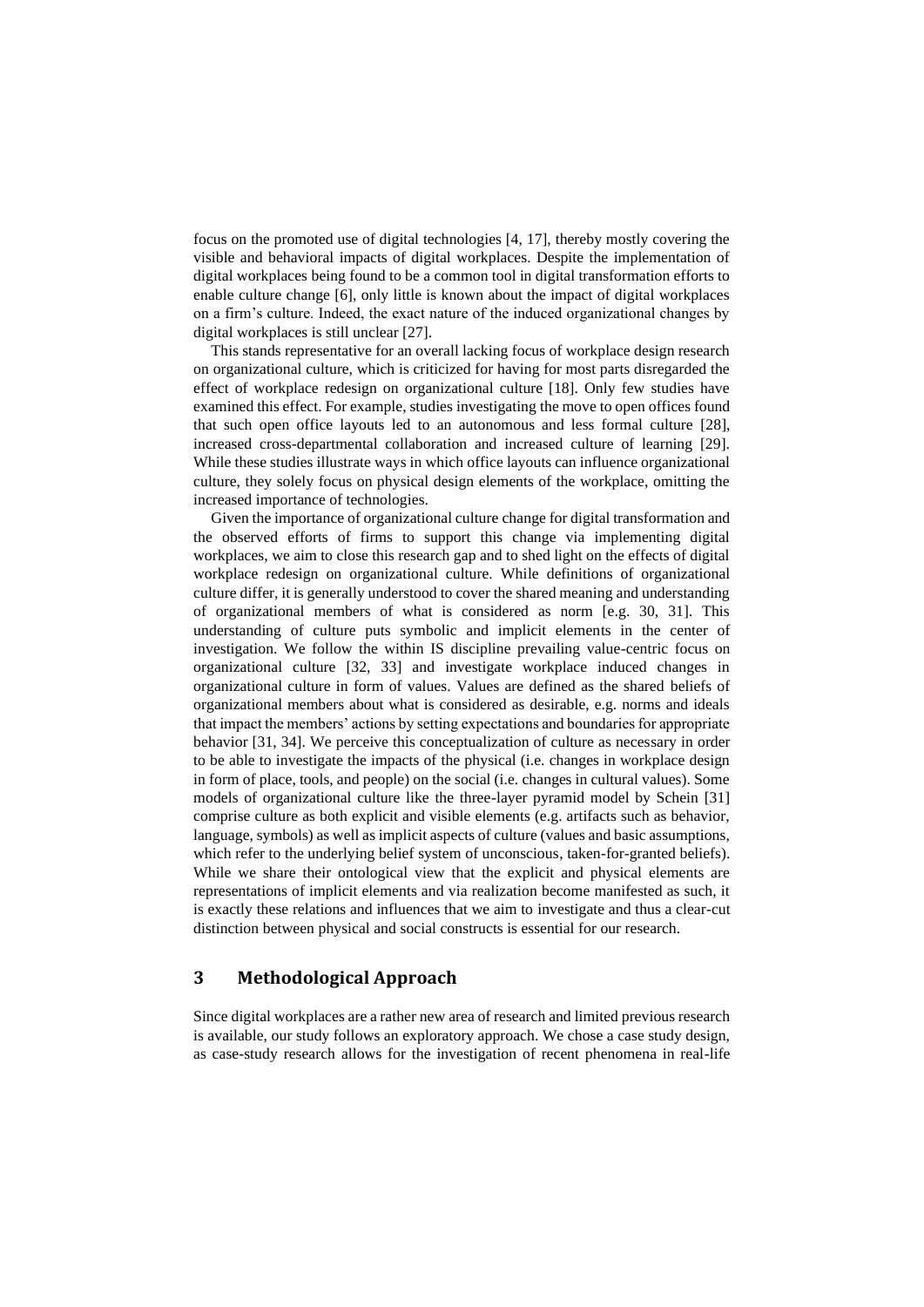context where boundaries are not clear. This approach further enables us to investigate both formal and informal processes. Specifically, we chose a multiple-case design which enables cross-case comparison, or more precisely results from one case can be compared and contrasted with the results of other cases [35]. To foster rigor, we followed common guidelines and recommendations for case study research [35, 36] to ensure the validity and reliability of our study.

#### **3.1 Case Selection and Data Collection**

For our multiple-case study, we studied four German firms that had recently undergone workplace transformation including physical and technological changes. The cases were sampled purposefully [37], with the aim to maximize diversity to allow for contrasting findings. We identified suitable research subjects by initial desk research on digital workplace implementation and further filtered for those that matched with our initial conceptualization of digital workplaces to end up with a final case selection that spans across different industries, firm sizes and business models.

*Auto\_Com Auto\_Club Financial Services\_Com Software Com* Industry Automotive Transport and Mobility Financial Services Software firm Business activity Automobile manufacturer Mobility association Asset manager for investments in tangible assets Technology company with focus on hardand software Founded 1909 1903 2007 1975 Headquarter Germany Germany Germany USA Legal form Stock corporation Registered association Stock corporation Corporation Turnover 2019 57 billion  $\epsilon$  0,21 billion  $\epsilon$  0,16 billion  $\epsilon$ (2018) 125 billion \$ # employees 91.000 2900 730 135.000 / GER: 2700  $\#$  interviews 3 5 3 3 Interviewees by position Head of IT for Employee, Project Lead HR IT, 2x Manager Planning Department Chief Digital Office, Project Lead Smart Workplace, 3x Referent Digital Workplaces Head of IT, Head of Digitalization, Transformatio n Manager IT Director, Experience Lead, Digital Marketing Manager Secondary data 30 pages 13 pages 8 pages 72 pages

**Table 1.** Overview on surveyed firms and data sources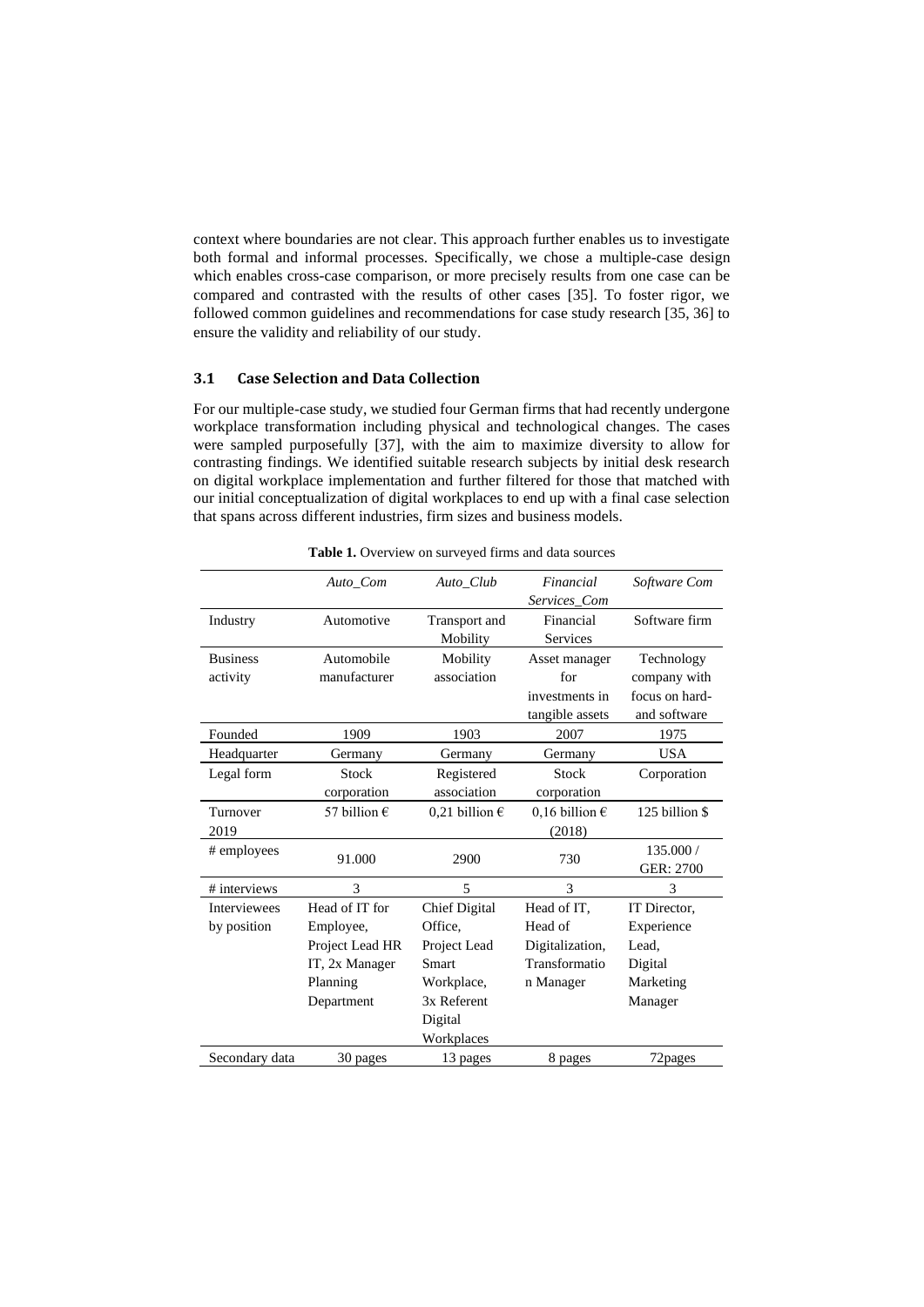Overall, the acquired sample includes four firms located in the same geographical region that differ in size, industry, organizational context. To ensure construct validity and for the purpose of triangulation [35], we collected data on the cases in form of semistructured interviews and secondary data. Table 1 provides an overview of the cases and collected data. In order to obtain insights from different perspectives, we interviewed multiple experts per case with different professional backgrounds to avoid biases [38]. The interviews followed a semi-structured interview guideline [39] with sections on the firm's implementation of the digital workplace, its components and their design, as well as observed changes in organizational culture. Initial open questions allowed participants to openly share their experiences, with further sub-questions addressing themes and concepts identified in literature or that had emerged in the course of the first interviews. Overall, 14 interviews with 15 experts in both managerial and non-managerial positions were conducted via telephone or in person between Mai and July 2019. Our expert panel span across referents for digital workplaces without staff responsibility up to more senior team leads or C-level staff. The interviews ranged from 20 to 60 minutes, with an average interview length of 44 minutes. All interviews were conducted in German, were recorded – with permission of interviewees - and later transcribed, yielding 169 pages of verbatim reports. For triangulation purposes, we further collected secondary data in the form of company website information, blog and newspaper articles, press releases, and whitepaper on the digital workplaces of the case firms, resulting in an overall of 123 pages of secondary data. We obtained an initial understanding of the case firms' digital workplace design via secondary data and validated and extended these insights in the course of conducting interviews.

#### **3.2 Data Analysis**

The collected data was comprised within a case database [35] and stored as well as analyzed by using atlas.ti. The data was consequently coded in a combined deductive and inductive approach, considering themes and codes derived from literature findings and/or emerging from the data in the course of analysis [40]. First, our coding focused on a descriptive approach in order to derive insights on the design of digital workplace components, e.g. the quote: "From the very beginning we said very clearly that we no longer have any allocated workstations." was coded as "Place Desk sharing concept". Further on, we drew on grounded theory [41] and iteratively went through our data to uncover interactions of digital workplaces and organizational culture as well as cultural changes. In refining our codes, we combed through our data at least three times and matched our codes with themes from literature [39]. For example, we drew from the organizational culture profile [34] as orientation to define cultural values.

The analysis of our coded data followed a two-step approach. First, we conducted within-case analysis to gain familiarity with data, identified constructs or relations within one firm and derived a detailed description of the firms' digital workplace and the associated cultural changes. In the subsequent cross-case analysis, we compared and contrasted findings from the cases to reveal similar constructs and relationships across the four firms - also referred to as pattern searching [42] and thereby derived a holistic framework on the interaction of digital workplaces and culture. The analysis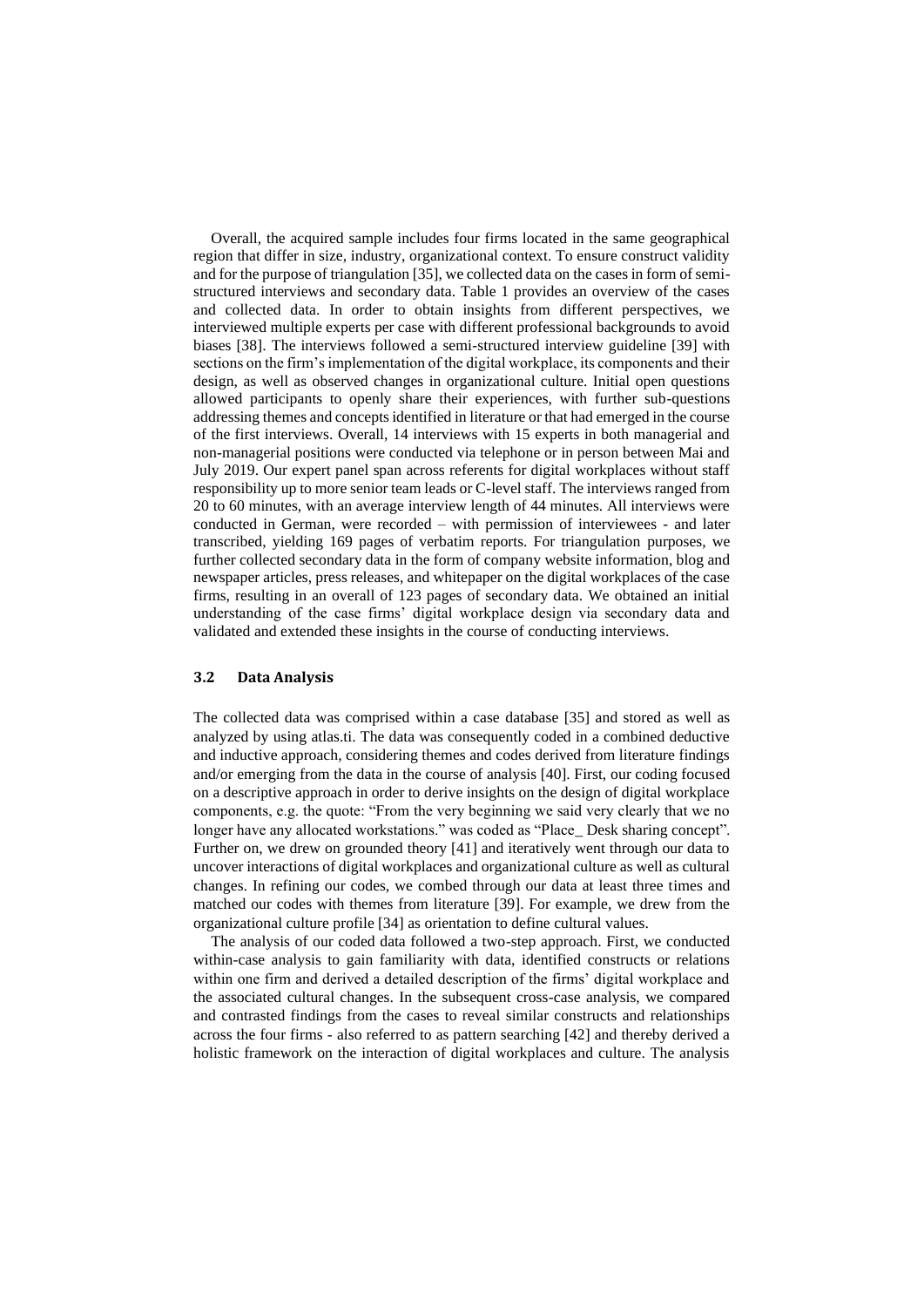was performed by two researchers and emerging differences were discussed bilaterally and resolved consensually [35]. Following triangulation principles, we reflected on our initial understanding of the case firms' workplace redesign from secondary data with additional information obtained from the interviews, and vice versa validated the insights gained in the course of conducting interviews with secondary data.

#### **4 Results**

#### **4.1 Within-Case Results**

In this section we present the results of our multiple-case study by outlining the introductions of digital workplaces in the four studied firms and describing the respective induced cultural changes.

*Automotive\_Com:* Started their digital workplace initiative in 2011 by launching a series of digital innovations, amongst them "Enterprise 2.0" – their version of a collaborative software to simplify collaboration and enhance employee connectedness, which ensures consistent experience across multiple employee-led initiatives and consists of team workspaces, wikis, social networking and document sharing. Part of their digitalization strategy was also the implementation of flexible work arrangements such as home office regulations. Later on, a new office building was completed in 2016 in which modern office design came into place that features new rooms flooded with light, open space offices and communication areas. However, everyone still has assigned desks and home office regulations depend on respective departments due to company regulations. With regard to people, employees' attitude towards the modern workplace is two-fold with some leaders that prefer the presence of employees and do not encourage them to work remotely. The present hierarchical structures and leadership change slowly towards a supportive style as mutual trust is not always present. Hence, some employees do not participate in this new workstyle and some leaders still decide on extent and modalities of home office, whereas in some departments work is carried out more hierarchy- and organization-independent now, resulting in a culture with partially more openness and transparency.

*Auto\_Club:* With the completion of their new headquarters in 2014, Auto\_Club started their flex-office concept, which includes desk-sharing concept, clean desk policies, co-working spaces, a creative space and various home bases – in other words meeting rooms with writable walls*.* At the same time a "smart workplace" concept was introduced after having identified that hardware was not competitive for new ways of working. Subsequently, everyone across the firm was equipped with new laptops and a platform based on Microsoft Sharepoint for knowledge exchange and collaborative teamwork was established before finally launching Office365 in 2019 to enable flexible working. People at Auto\_Club are either very open or reluctant to the new workplace concept. Some stick with their fixed desks and thus hamper overall adoption of tools and facilities. Also, the perception of leadership has changed as more managers take on a more enabling role as "people managers". As a result, the firm culture benefits from higher levels of cooperation, innovation and trust. But due to opponents of the smart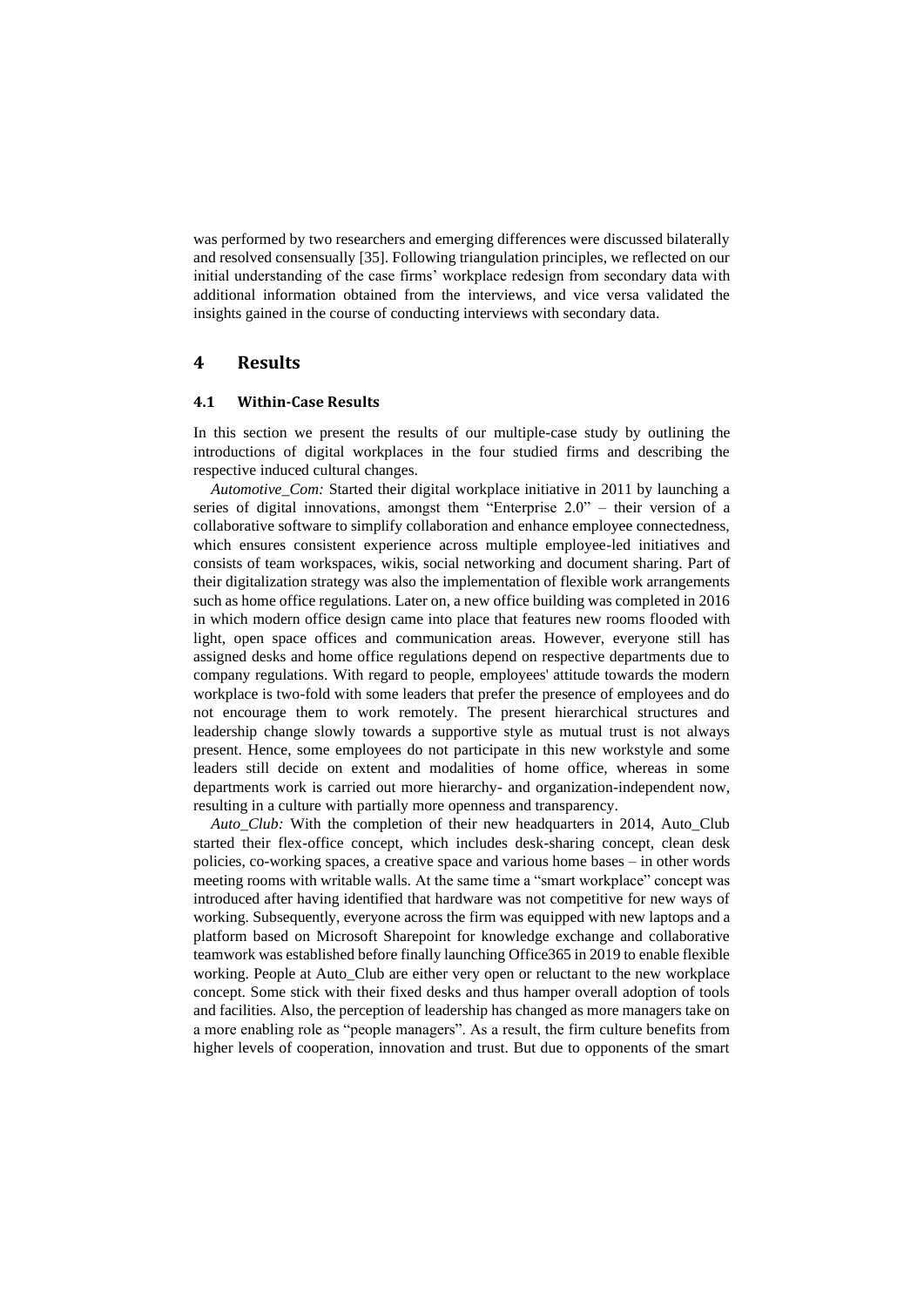workplace concept, a divided firm culture can be observed, and beneficial cultural values occur slower.

*Financial Services\_Com:* Quite recently at the beginning of 2019 they opened their "digital factory" – an innovation lab for a small fraction of employees from digital units and blueprint for future workplace transformation across the overall firm. For this purpose, an innovative room concept with group and quiet zones, open and closed meeting rooms, telephone boxes or lounge corners, where employees do not have assigned desks and rather choose the working environment that suits their task at hand, was established. Meeting rooms are equipped with touch screens and writable walls and innovative sensors monitor occupancy of rooms. Next to individual laptops and screens on every table, Microsoft 365 builds the foundation for collaborative teamwork and allows them to work jointly on documents or schedule project work. In accordance with new possibilities, members of the digital lab adopted an even more agile and flexible workstyle including daily standups or design thinking methodology. Leaders now have less administrative tasks and report faster decision making due to more proximity to employees. In this context also hierarchies have fully vanished, and the head of the digital unit says they even see themselves as a kind of "flatshare". As a consequence, employees are more confident and feel motivated. Even though a rather open mindset was already noticed before, cultural values such as innovation, mutual trust, flexibility and a culture where failure is seen as a chance have further evolved.

*Software\_Com:* Introduced their "smart workspace" concept in 2016 with the move into their new headquarters. Trust-based working hours and home office had already been introduced at this point. The overall goal is the achievement of a work-life-flow – in other words a self-determined design of daily tasks with flowing transitions between work and private life. Next to desk-sharing and clean desk policies, four zones to think, accomplish, share and discuss are part of the initiative and further telephone booths, coffee lounges and recreational areas complement the new room concept. Employees were equipped with latest collaborative tools and additional cloud technology or interactive whiteboard technology in meeting rooms allows them to work collaboratively. Hereby, dozens of applications are part of an ecosystem that also ensures compatibility. Regarding hardware, employees can decide whether to use firm or own devices. Moreover, being an American tech firm, culture has developed evolutionarily and has since ever been based on values such as trust and innovation. This fact and employee involvement during the planning phase led to high identification, satisfaction and acceptance with the new workspace. Even though employees can work from home any time, people tend to work at the new office because they benefit from the office surrounding and from both formal and informal exchange with colleagues, resulting in a more efficient workstyle where coordination and alignment happens faster. At the same time the leadership role has shifted towards an enabling style, where managers support by providing the right resources. All in all, the already existent values of openness, innovation and high levels of trust and teamwork were further reinforced through workplace transformation, as well as increased satisfaction and faster coordination could be observed in this course.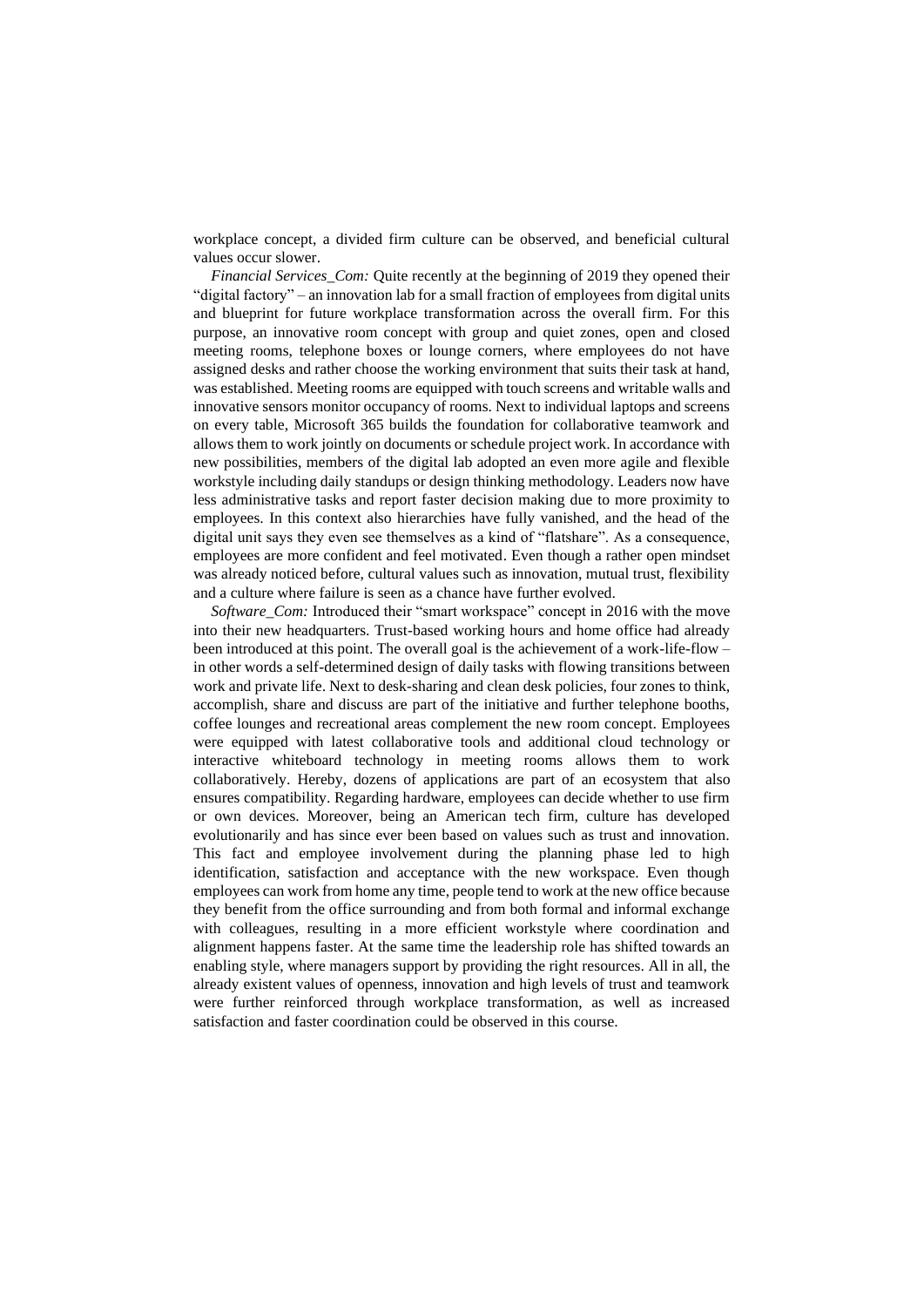#### **4.2 Cross-Case Results**

From our cross-case analysis, similarities and differences between the workplace designs of the cases and induced cultural changes emerge, as summarized in Table 2. With regard to workplace components, case firms introduced similar physical and technical advancements with the aim to support employees best possibly with their task at hand and encourage creativity, as Software\_Com´s Experience Lead underlines: "[…] only if the needs and requirements of people, space and technology are individually considered, the new work concept can unfold its full potential and enable innovation." However, different manifestations become visible, as physical office space and desk-sharing is less advanced at Auto\_Com and Auto\_Club and usage intensity of technical infrastructure differs from Software\_Com and FS\_Com. Nevertheless, interviews demonstrate that workstyles across all firms got more flexible with people switching locations, and more efficient as knowledge exchange and collaboration takes place more easily now which also facilitates organizational learning. Overall, despite different manifestations and approaches of digital workplaces among our case firms, cross-case results reveal that the firms approached their digital workplace design quite similarly.

With regard to our research question, cross-case analysis reveals that the introduction of digital workplaces induced cultural changes within the studied firms – particularly such concerning values of innovativeness, cooperation, and openness. Both, by introducing technological tools where employees simultaneously work together and by establishing a collaborative office environment, work processes and results become more transparent and knowledge sharing is facilitated, putting more emphasis on values like openness and transparency as we observed across all firms. More precisely, employees across our case firms now frequently encounter each other by switching workstations during the day, exchanging latest project insights and working within the same document. This also happens across hierarchies and consequently results in an increase of trust levels and openness. In this context, also Auto\_Com mentions that integrity and transparency were fostered by transparent workstyles due to open office layout and document sharing: "We set great store […] above all transparency […]. I have to talk if something does not fit". These workplace advancements also lead to more exchange across hierarchies as "one speaks to each other independent of hierarchies and positions." [Project Lead HR IT, Auto Com]. Overall, leaders particularly at Software\_Com and FS\_Com have high confidence in their team members and empower them. At Software Com employees are encouraged to "[...] have more crazy ideas, ask more stupid questions." [Experience Lead]. Software\_Com, which signals employees that risk-taking and failure is accepted and encouraged, observed increased trust levels and a cooperative teamwork culture: "Through this high sense of belonging […] that of course everyone feels safe here and at eye level." [Digital Marketing Manager, FS\_Com]. Since employees can now decide where, when and how they want to work e.g. by using creativity rooms and trying out new things, increased values of flexibility but also risk-taking and openness which are beneficial for development of new skills and in the long run innovations become visible. In contrast, the fact that people can now also work from the coffee bar at Auto\_Com led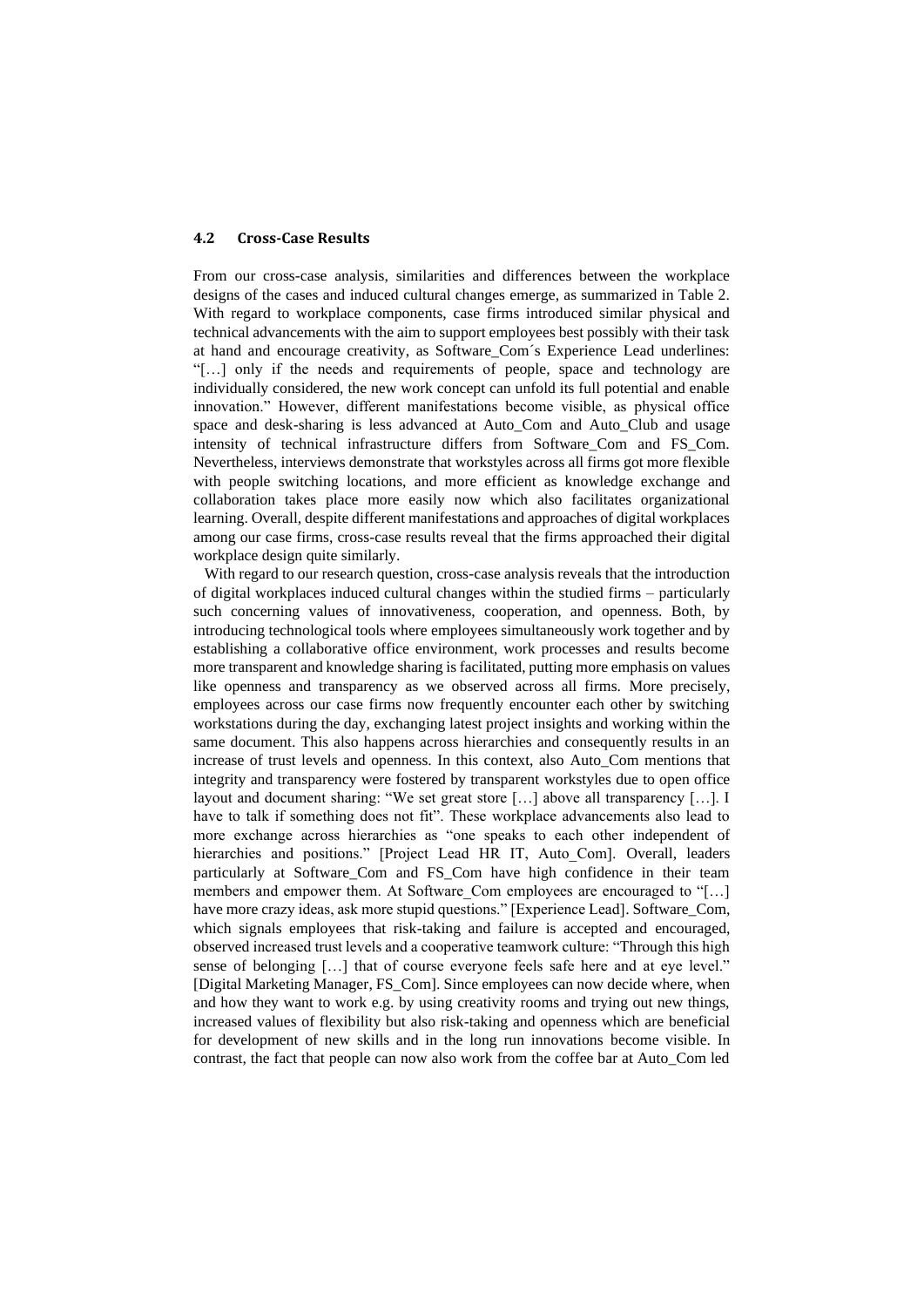to prejudices among reluctant employees: "They are just sitting around drinking coffee and "working" a little bit" [Project Lead HR IT]. Consequently, values associated with trust or flexibility are to some extent lower because of some reluctant members within Auto\_Com or Auto\_Club. All in all, our cases demonstrate that the individual components and particularly their interaction induce changes in cultural values. Additionally, it was noted that cultural changes are an ongoing process and might not yet be visible in some cases as the Chief Digital Officer at Auto\_Club mentioned that they are "still far from being finished" with changing their culture.

|                                             | Auto_Com                                                                                             | Auto_Club                                                                                                          | Financial<br>Services Com                                                                                                                  | Software Com                                                                                                                             |
|---------------------------------------------|------------------------------------------------------------------------------------------------------|--------------------------------------------------------------------------------------------------------------------|--------------------------------------------------------------------------------------------------------------------------------------------|------------------------------------------------------------------------------------------------------------------------------------------|
| <b>Place</b>                                | - Group offices<br>and few private<br>offices<br>- Coffee bar and<br>creative rooms<br>- Fixed desks | - Group offices<br>and few private<br>offices<br>- Creative space<br>and zones<br>- Desk sharing but<br>resistance | - Open office<br>- Open and closed<br>meeting rooms,<br>lounge areas<br>- Desk sharing                                                     | - Open office,<br>creative and<br>recreational<br>spaces<br>- Dedicated work<br>zones<br>- Desk sharing                                  |
| <b>Technology</b>                           |                                                                                                      |                                                                                                                    |                                                                                                                                            |                                                                                                                                          |
| Software                                    | - Enterprise 2.0                                                                                     | $-$ Office 365                                                                                                     | $-$ Office 365                                                                                                                             | - Office 365                                                                                                                             |
| Hardware                                    | - Laptops for<br>majority of staff                                                                   | - Laptops for<br>majority of staff                                                                                 | - Firm-wide<br>laptops and<br>phones                                                                                                       | - Firm-wide<br>laptops<br>- Bring your own<br>device                                                                                     |
| Equipment                                   | - Screens and<br>click share in<br>meeting rooms                                                     | - Screens,<br>whiteboards.<br>click share<br>technology                                                            | - Sensors for room<br>utilization,<br>writable walls                                                                                       | - Surface Hubs,<br>writable walls                                                                                                        |
| <b>People</b>                               |                                                                                                      |                                                                                                                    |                                                                                                                                            |                                                                                                                                          |
| Acceptance<br><b>Behavior</b> and<br>Skills | - Partially<br>accepted<br>- Increased<br>collaboration &<br>communication                           | - Partially<br>accepted<br>- Increased<br>collaboration &<br>communication                                         | - Positive attitude<br>- Firm-wide<br>collaboration<br>- Self-organized<br>learning<br>- Adoption of                                       | - Positive attitude<br>- Firm-wide<br>collaboration<br>- Self-organized<br>learning<br>- Employment of                                   |
| Workstyle                                   | - Partially flexible<br>and agile<br>workstyle<br>- Partially<br>increased<br>autonomy               | - Partially flexible<br>and agile<br>workstyle<br>- Partially<br>increased<br>autonomy                             | agile methods<br>- Flexible and<br>agile workstyle<br>across digital<br>factory<br>- Increased<br>autonomy &<br>decision making            | agile methods<br>- Flexible and<br>agile workstyle<br>across firm<br>- Autonomy &<br>decision making                                     |
| Leadership                                  | - Slowly blurring<br>hierarchies                                                                     | - Slowly blurring<br>hierarchies                                                                                   | - Enabling<br>leadership role                                                                                                              | - Enabling<br>leadership role                                                                                                            |
| <b>Cultural</b><br><b>Values</b>            | - Openness<br>- Transparency<br>- Mutual trust<br>- Teamwork<br>Incremental<br>change                | - Flexibility<br>- Cooperation<br>- Participation<br>- Tolerance of<br>opponents<br>Incremental<br>change          | - Flexibility<br>- Risk taking<br>- Mutual trust<br>- Cooperation<br>Promotion<br>of<br>existing values and<br>occurrence of new<br>values | - Flexibility<br>- Mutual trust<br>- Failure &<br>learning culture<br>Promotion of<br>existing values<br>and occurrence of<br>new values |

**Table 2.** Cross-case results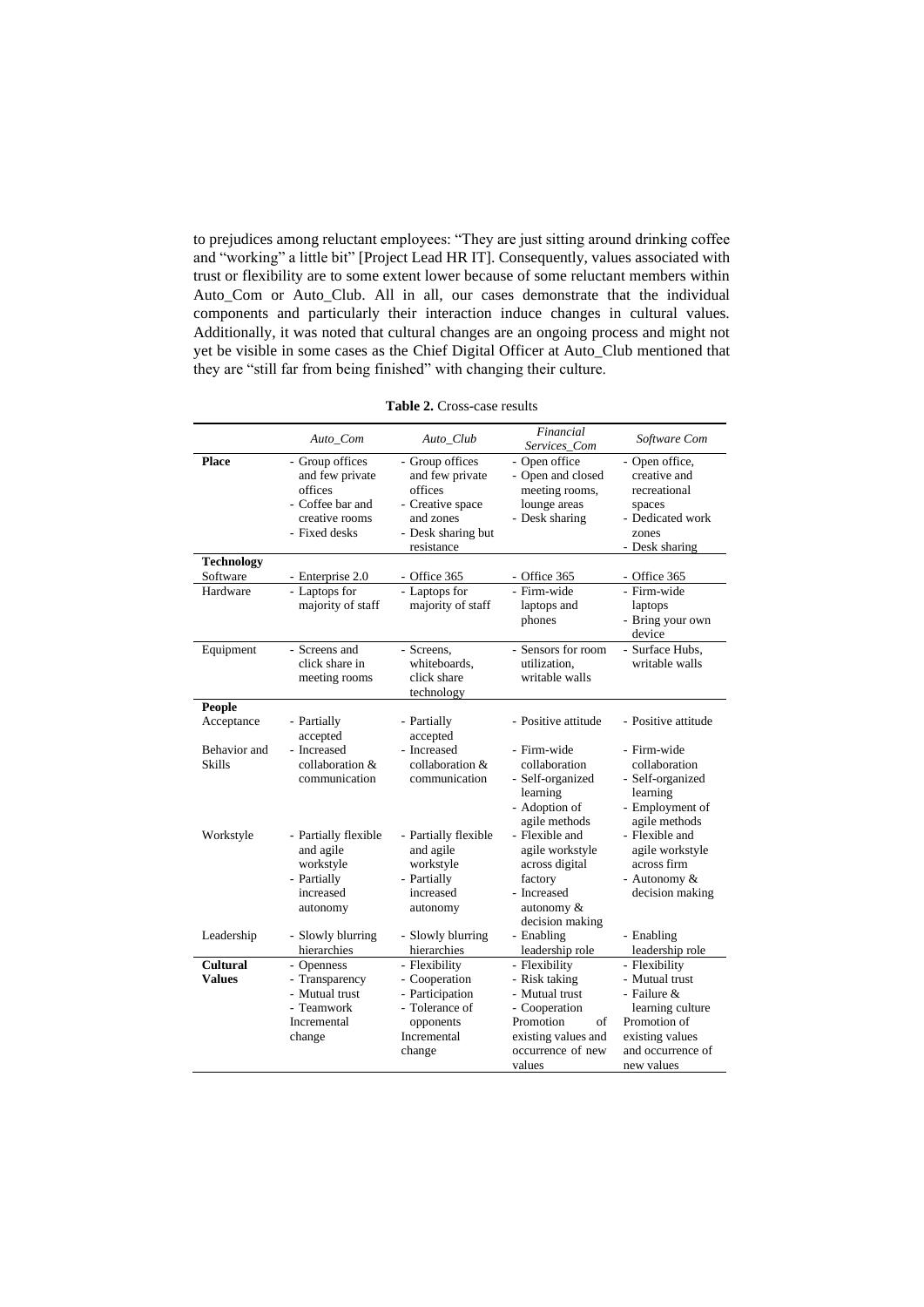However, while having identified similar organizational values across our firms, we found that these values were impacted in varying degrees. The differences in the intensity of cultural changes may be traced back to the firms' initial organizational culture and people-related elements. The cases of Auto\_Com and Auto\_Club, which were characterized by hierarchical structures, traditional workstyles, long tenure of employees and a leadership style that focuses on presence and expression of status: "[…] my house, my car, my horse, my private office" [Project Lead HR IT, Auto\_Com] resulted in members showing resistance towards the digital workplace and thus a divided culture of opponents and supporters. In contrast Software\_Com´s culture has always been based on values such as trust, innovation and risk-taking – which is why they "probably have less hurdles than an established German carmaker" [IT Director, Software Com]. Next to this initial effect of implemented digital workplaces on organizational culture, we observed a later-stage reverse effect of the newly induced culture on the digital workplaces – particularly within the people dimension. As a consequence of the increased levels of mutual trust and appreciation that are present now at Software\_Com and FS\_Com, interviewees report that employees are more satisfied and motivated as they can now self-determine the modalities of their work, as the following quote reflects: "So it definitely makes me more satisfied and I think the majority of employees […] as well." [IT Director, Software\_Com]. At this point it should also be mentioned that interviewees emphasized the role of management commitment and change management initiatives for adoption and success of workplace transformation.

## **5 Discussion**

Our results not only provide a detailed overview of digital workplace design and its components, but also highlight the importance of taking on a comprehensive approach towards digital workplaces as we found many elements of digital workplaces to be heavily interrelated. Our cases demonstrate that collaboration was facilitated by new technical introductions and a change in people's workstyle came along that however also required a new skillset. As one example, the availability of white boards or document sharing on the one hand requires a certain technical skillset and on the other hand supports employees in working collaboratively within one document or project and affects their workstyle in terms of transparency and collaboration. Furthermore, the new technologies are reconciled with the physical surrounding itself as FS\_Com and Software\_Com demonstrate with smart tables that can be controlled via smartphone. Our results further show that interrelations and dependencies amongst digital workplace components impact workplace effectiveness. In this context, the fact that remote working at Auto Com depends on respective leaders, led to a rather immature version of digital workplaces.

With regard to the impact of digital workplaces on organizational culture, our results show that the implementation of digital workplaces triggers changes in an organization's values (a), but that the maturity of digital workplaces and resulting intensity of cultural changes is dependent on the prevailing underlying assumptions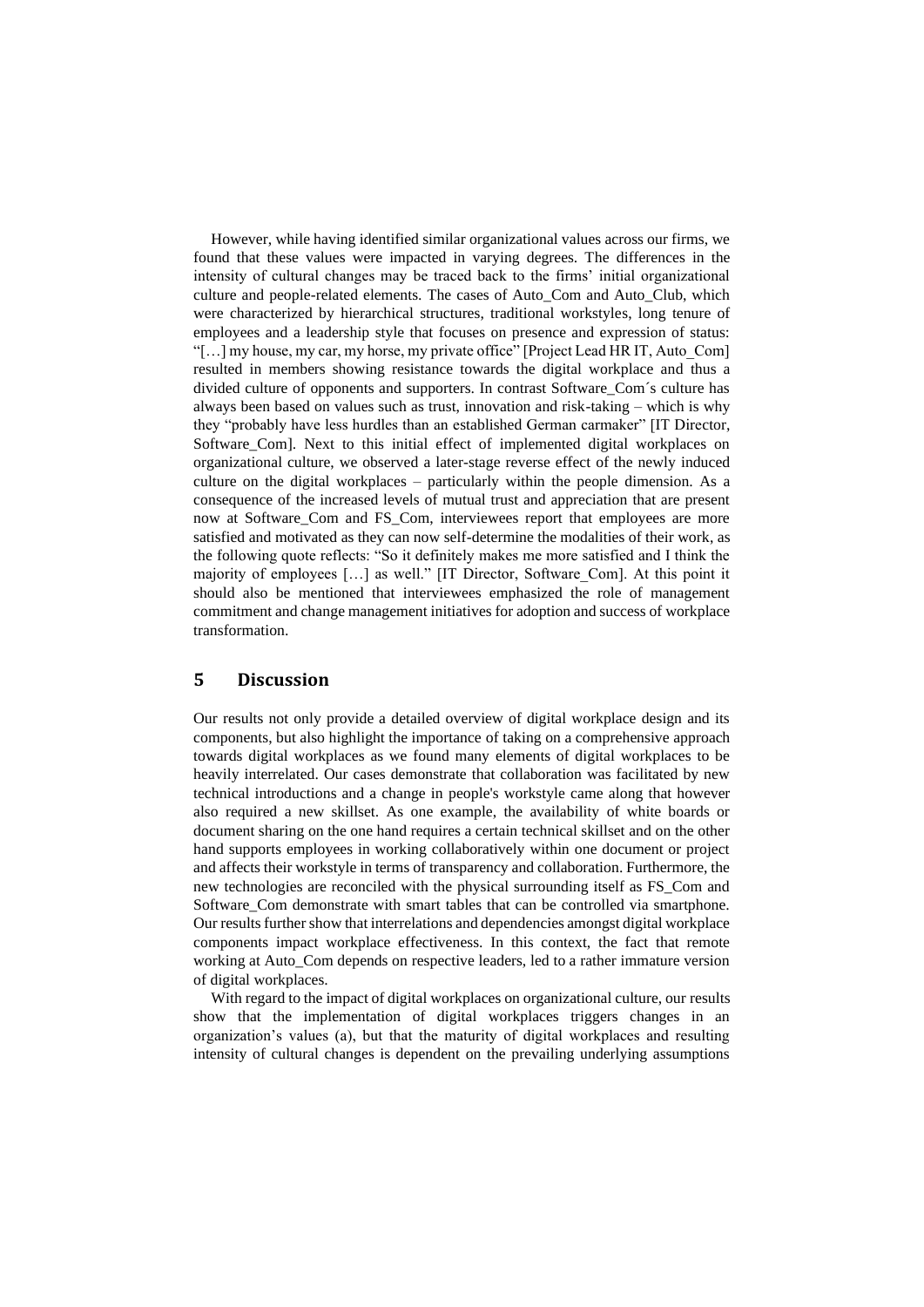within organizations (b), and the organization's capability to overcome them, e.g. by supporting change management efforts (c). In turn, the resulting cultural changes from digital workplace implementation may again impact especially the people-related aspects of digital workplaces (d). These relations between digital workplace implementation and organizational culture are summarized in Figure 2.



**Figure 2.** Holistic framework on digital workplaces and organizational culture

First of all, our cases confirm that digital workplaces and their components indeed affect organizational culture (depicted as effect a). One could argue that physical and technical changes in context of digital workplaces happen on an artifact level as they are rather visible and then affect implicit values. More precisely, the new possibilities enabled by technical and spatial aspects on artifact level, have impact on cultural values in several ways: Employees can now autonomously decide on work location inside and outside the office and they have a variety of technical tools and work environments that support them, which also affects their workstyle and skillset. Not only will their workstyle become more independent, they will feel empowered because they are granted confidence and have room for creativity. However, if people appreciate this flexibility and if mutual trust among leaders and employees exists, the organizational culture can benefit from increased flexibility and openness (on value level). In our cases, values associated with flexibility (e.g. openness), teamwork and cooperation could be increased with the implementation of digital workplaces. These results support earlier research findings [15] that in line with our results also found digital workplaces to promote creativity and innovation [e.g. 43].

However, despite similarities in workplace design and overall identified cultural values, intensity level and manifestation of values differ between firms. A phenomenon which was also noted by previous research findings [44]. One could argue that basic assumptions such as mutual trust, high esteem and benevolent relations, which were present at Software\_Com and FS\_Com, are a reason why we have observed higher levels of flexibility and teamwork compared to other cases. Consequently, we observed leaders who support employees regarding goal achievement and work organization, strong team spirit as well as high overall adoption and identification with digital workplaces. In contrast, the reason for high resistance among leaders and employees at Auto Com and Auto Club could lie in prevailing basic assumptions that are more dedicated to control mechanisms and hierarchical relationships. In summary, our results point to three suggestions regarding the role of initial firm culture (depicted as effect b). The larger the gap between initial culture and pursued beneficial culture of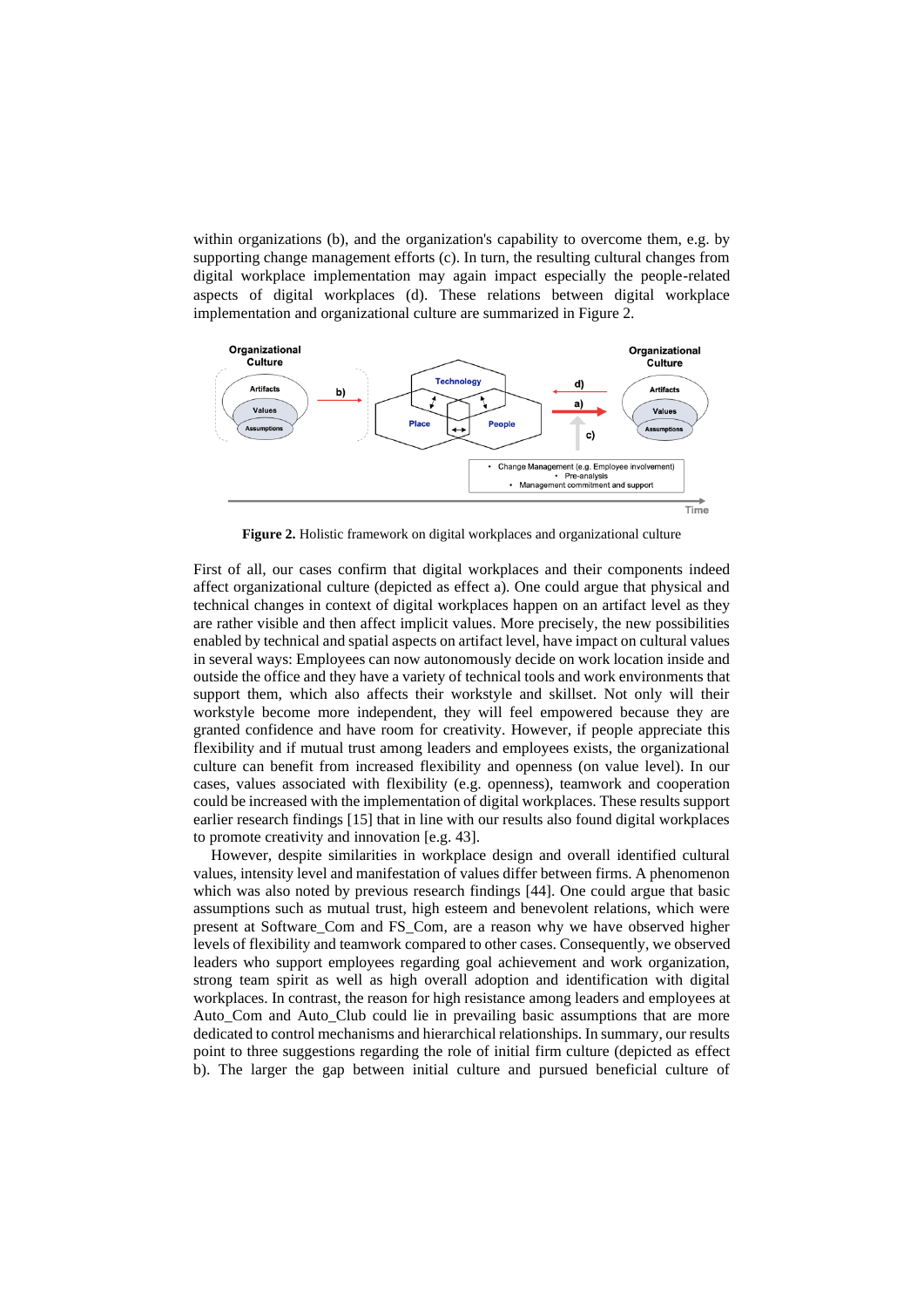innovation and flexibility, 1) the longer it takes until favorable outcomes in values are observed and/or 2) the lower the intensity level of cultural values after transformation and/or 3) the more likely the resistance of employees. In any event, these proposed effects require further research.

Moreover, our interview partners pointed out several moderating factors that support the cultural impact of digital workplace implementation (depicted as effect c). Especially when prevailing basic assumptions are misaligned with the implemented digital workplaces and their targeted values, change management initiatives are required to bridge this cultural divide. A participative approach present at Software\_Com with employees "co-creating" the new workplace, has therefore been found to be beneficial in managing resistance and thus employees should be integrated in change initiatives as early as possible [45]. Furthermore, our results confirm previous findings on the importance of leadership for employee commitment: A transformational leadership style increases commitment of followers [46].

Lastly, our analysis also reveals that cultural values, induced by digital workplaces again interact with digital workplace components (depicted as effect d). As one example, the promoted participative leadership style again reinforces mutual trust within the firm. This reiterative interaction and longitudinal adjustment process between digital workplace and culture also is in line with Dery et al.´s [9] call for systemic learning and continuous feedback as essential elements for a successful implementation of digital workplaces.

#### **6 Implications, Limitations and Future Research**

The results of our multiple-case study show that the implementation of digital workplaces indeed lead to changes in organizational culture and foster values of flexibility, openness, teamwork and cooperation, creativity, and innovation. However, the maturity of digital workplaces and resulting intensity of cultural changes is dependent upon the prevailing underlying assumptions within organizations and their capability to overcome them. Our results further suggest a continuous adaptation between digital workplaces and culture, as induced cultural changes again support the people-component of digital workplaces.

By disentangling the complex interplay between digital workplaces and cultural transformation, our results contribute to strategic workplace design research by closing the existing research gap on the impact of workplace redesign on culture. Further, we contribute to the body of knowledge on the micro-level of digital transformation [3] by exploring the impact of individual workplace environments on organizational culture change endeavors in the context of digital transformation. The understanding of this relationship is crucial for impactful digital workplaces, as the success of digital workplace transformation is essentially dependent on culture. Moreover, our research sheds light on the actual design of digital workplaces thereby addressing the ongoing struggle of organizations in how to design their digital workplaces [17]. With our holistic approach, we enrich literature with a detailed account of four digital workplaces and their technological, physical and people-related components. From a practitioner's point of view, we manage to offer recommendations and best practices for practitioners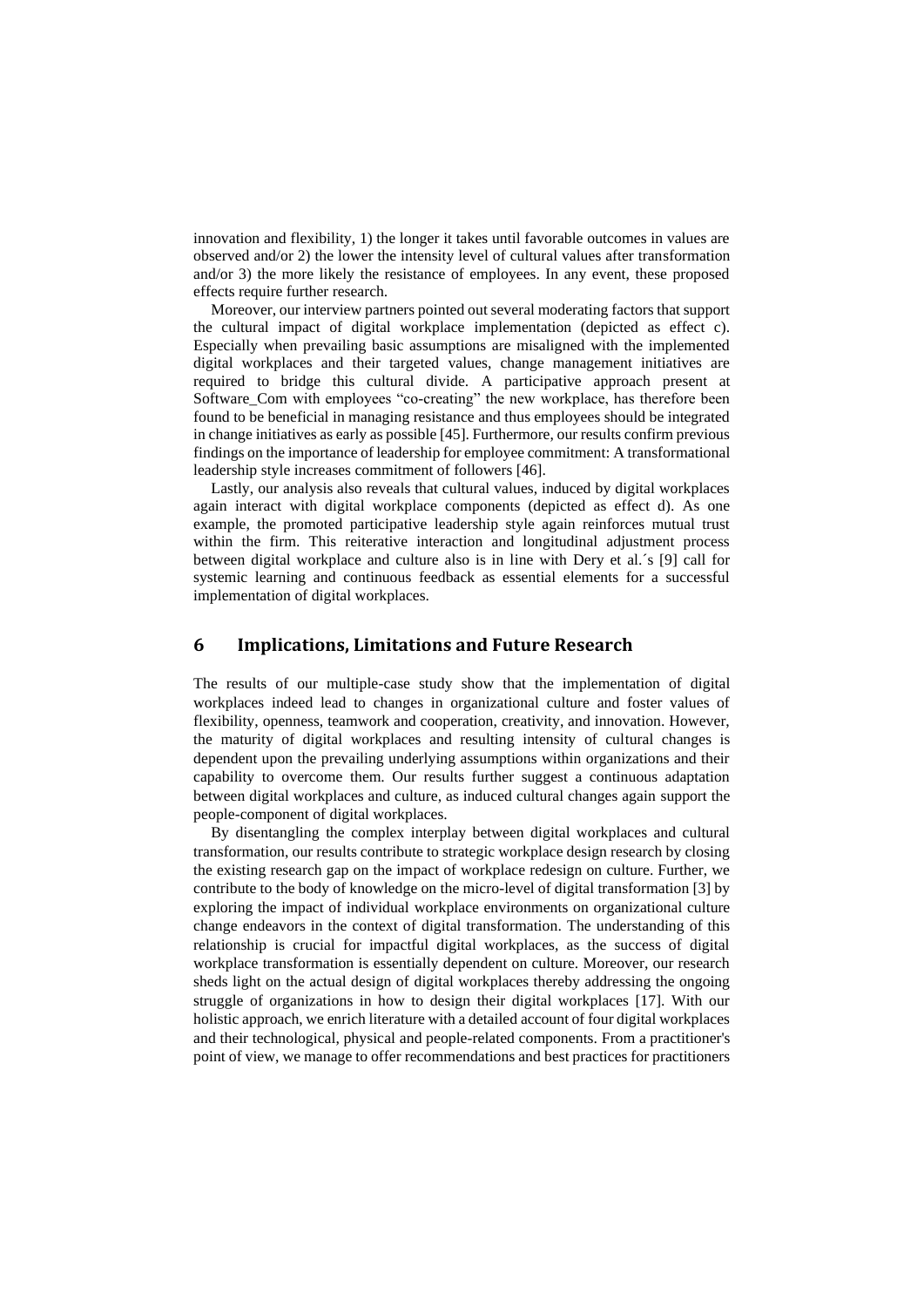in designing their digital workplace strategy. Further, our derived framework enables us to explain why similar arrangements in workplace initiatives lead to diverse cultural outcomes and might thus offer guidance for practitioners implementing digital workplaces. We further highlight the importance of change management, strategy development and employee integration for successful digital workplaces.

Next to these contributions, we need to point out some limitations of our study. While our qualitative approach allowed us to uncover interactions between digital workplaces and culture, it comes with the general limitation of qualitative research of lacking generalizability due to a small number of investigated cases. Future quantitative research might thus validate our results and also quantitatively assess the effect of digital workplace implementation on culture. Second, we studied firms that recently have implemented digital workplaces. To avoid biases from "honeymoon effects" [47], future research is encouraged to conduct longitudinal studies in order to assess longterm effects and to gain more detailed insights into how cultural changes evolve over time. Third, our study focused on the impacts of digital workplaces on culture. But as our results suggest, this interplay is more complex so future research might extend our framework by studying further moderating and mediating factors, as well as extend the scope of digital workplace impact. Lastly, our findings are based on interviews with rather managerial staff and may lack an employee perspective on cultural changes. While we are confident that our results also cover the employee perception as some of our interview partners were still on a lower seniority level without staff responsibility (thus can be considered as employees themselves), future research is encouraged to a stronger focus on non-executive levels when investigating the impacts of digital workplaces on culture.

Despite the mentioned limitations, we believe our holistic framework manages to enrich our understanding of the role culture plays in workplace transformation and gives valuable insights on actual digital workplace design. Importantly, it could be demonstrated that a new workplace does not necessarily change organizational culture but rather is a complex process of reciprocal changes that requires ongoing leadership and change management support.

#### **References**

- 1. Skogland, M.A.C., Hansen, G.K.: Change Your Space, Change Your Culture: Exploring Spatial Change Management Strategies. Journal of Corporate Real Estate 19, 95-110 (2017)
- 2. Microsoft: The New World of Work. A Competitive Advantage for Irish Business., (2005)
- 3. Meske, C., Junglas, I.: Investigating the Elicitation of Employees' Support Towards Digital Workplace Transformation. Behaviour & Information Technology 39, 1-17 (2020)
- 4. Richter, A., Heinrich, P., Stocker, A., Schwabe, G.: Digital Work Design. Business & Information Systems Engineering 60, 259-264 (2018)
- 5. Kingma, S.: New Ways of Working (NWW): Work Space and Cultural Change in Virtualizing Organizations. Culture and Organization 25, 383-406 (2019)
- 6. Hartl, E.: A Characterization of Culture Change in the Context of Digital Transformation. In: 25th Americas Conference on Information Systems, Cancún (2019)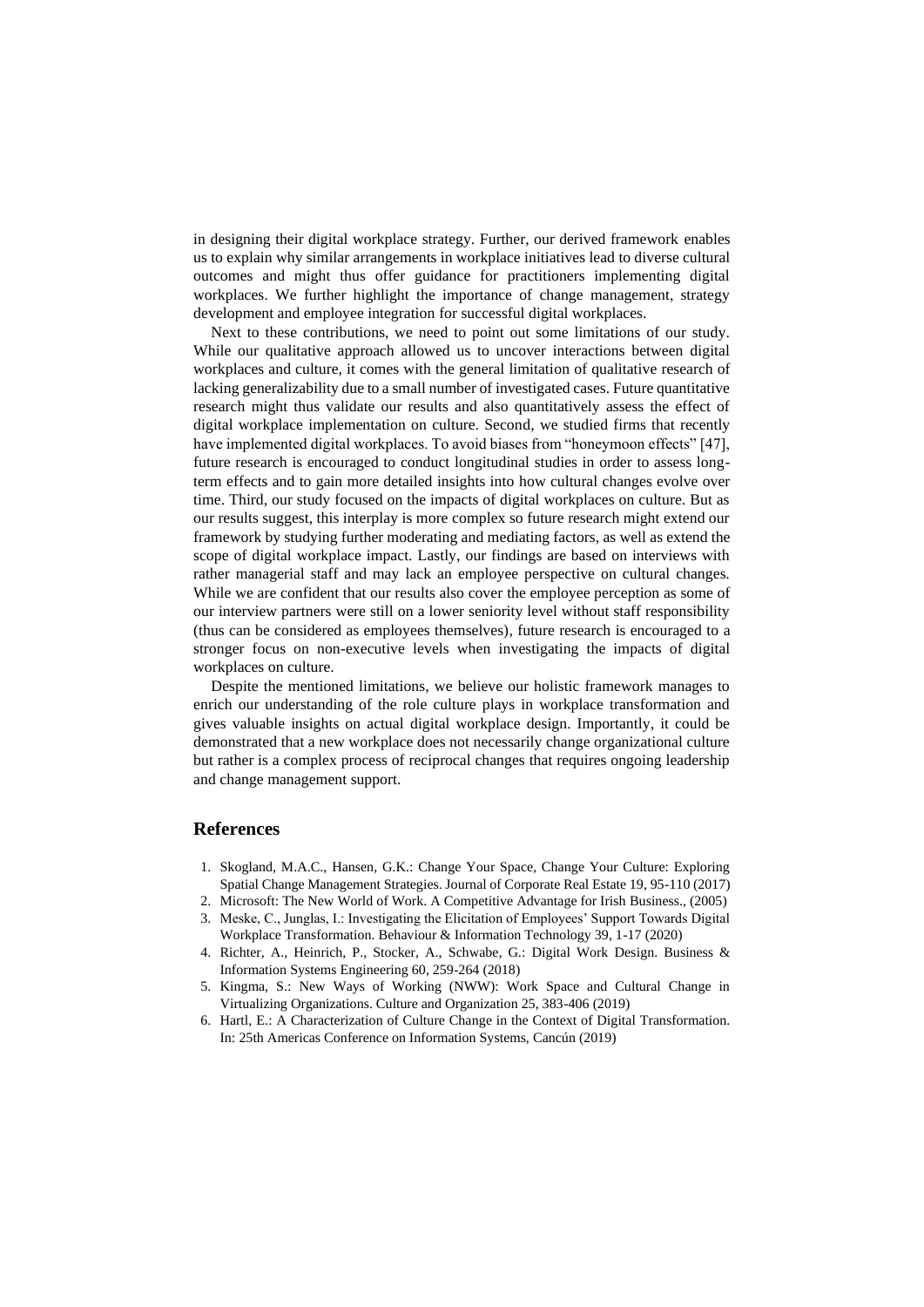- 7. Colbert, A., Yee, N., George, G.: The Digital Workforce and the Workplace of the Future. Academy of Management Journal 59, 731-739 (2016)
- 8. Kaarst-Brown, M.L., Quesenberry, J., Niederman, F., Weitzel, T.: Editors' Comments: Special Issue Editorial: New Approaches to Optimizing the Digital Workplace. MIS Quarterly Executive 17, 9-23 (2018)
- 9. Dery, K., Sebastian, I.M., van der Meulen, N.: The Digital Workplace is Key to Digital Innovation. MIS Quarterly Executive 16, 135-152 (2017)
- 10. Vial, G.: Understanding Digital Transformation: A Review and a Research Agenda. The Journal of Strategic Information Systems 28, 118-144 (2019)
- 11. Wessel, L., Baiyere, A., Ologeanu-Taddei, R., Cha, J., Blegind Jensen, T.: Unpacking the Difference between Digital Transformation and IT-enabled Organizational Transformation. Journal of the Association for Information Systems (2020)
- 12. Bilgeri, D., Wortmann, F., Fleisch, E.: How Digital Transformation Affects Large Manufacturing Companies' Organization. In: Thirty Eighth International Conference on Information Systems, 1-9, South Korea (2017)
- 13. Hartl, E., Hess, T.: The Role of Cultural Values for Digital Transformation: Insights from a Delphi Study. In: Twenty-third Americas Conference on Information Systems, 1-10, Boston (2017)
- 14. Capgemini: The Digital Culture Challenge: Closing the Employee-Leadership Gap. https://www.capgemini.com/fi-en/wp-content/uploads/sites/27/2018/09/dtidigitalculture\_report\_v2.pdf (2018).
- 15. van Heck, E., van Baalen, P., van der Meulen, N., van Oosterhout, M.: Achieving High Performance in a Mobile and Green Workplace: Lessons from Microsoft Netherlands. MIS Quarterly Executive 11, 175-188 (2012)
- 16. de Kok, A.: The New Way of Working: Bricks, Bytes & Behavior. In: Lee, J. (ed.) The Impact of ICT on Work pp. 9-40. Springer, Singapore (2016)
- 17. Köffer, S.: Designing the Digital Workplace of the future What Scholars Recommend to Practitioners. In: Thirty Sixth International Conference on Information Systems, 1-21, Fort Worth (2015)
- 18. Zerella, S., Von Treuer, K., Albrecht, S.L.: The Influence of Office Layout Features on Employee Perception of Organizational Culture. Journal of Environmental Psychology 54, 1-10 (2017)
- 19. Baptista, J., Stein, M.-K., Lee, J., Watson-Manheim, M.B., Klein, S.: Call for Papers: Strategic Perspectives on Digital Work and Organizational Transformation Special Issue The Journal of Strategic Information Systems (2017)
- 20. Dittes, S., Richter, S., Richter, A., Smolnik, S.: Toward the Workplace of the Future: How Organizations Can Facilitate Digital Work. Business Horizons 62, 649-661 (2019)
- 21. Kane, G.: The Workplace of the Future: Digital Technology Is Transforming Even Our Physical Work Spaces. MIT Sloan Management Review 56, 1-8 (2015)
- 22. Kissmer, T., Knoll, J., Stieglitz, S., Groß, R.: Knowledge Workers' Expectations Towards a Digital Workplace. In: Twenty-fourth Americas Conference on Information Systems, 1-10, New Orleans (2018)
- 23. Hess, T., Matt, C., Benlian, A., Wiesböck, F.: Options for Formulating a Digital Transformation Strategy. MIS Quarterly Executive 15, 123-139 (2016)
- 24. Lefebvre, H., Nicholson-Smith, D.: The Production of Space. Oxford Blackwell (1991)
- 25. Tanis, J.: Workspace and Behavior. In: Kuttner, P., Grech, C., Walters, D. (eds.) Future office: Design, Practice and Applied Research Routledge, London (2008)
- 26. Amabile, T.M., Conti, R., Coon, H., Lazenby, J., Herron, M.: Assessing the Work Environment for Creativity. The Academy of Management Journal 39, 1154-1184 (1996)